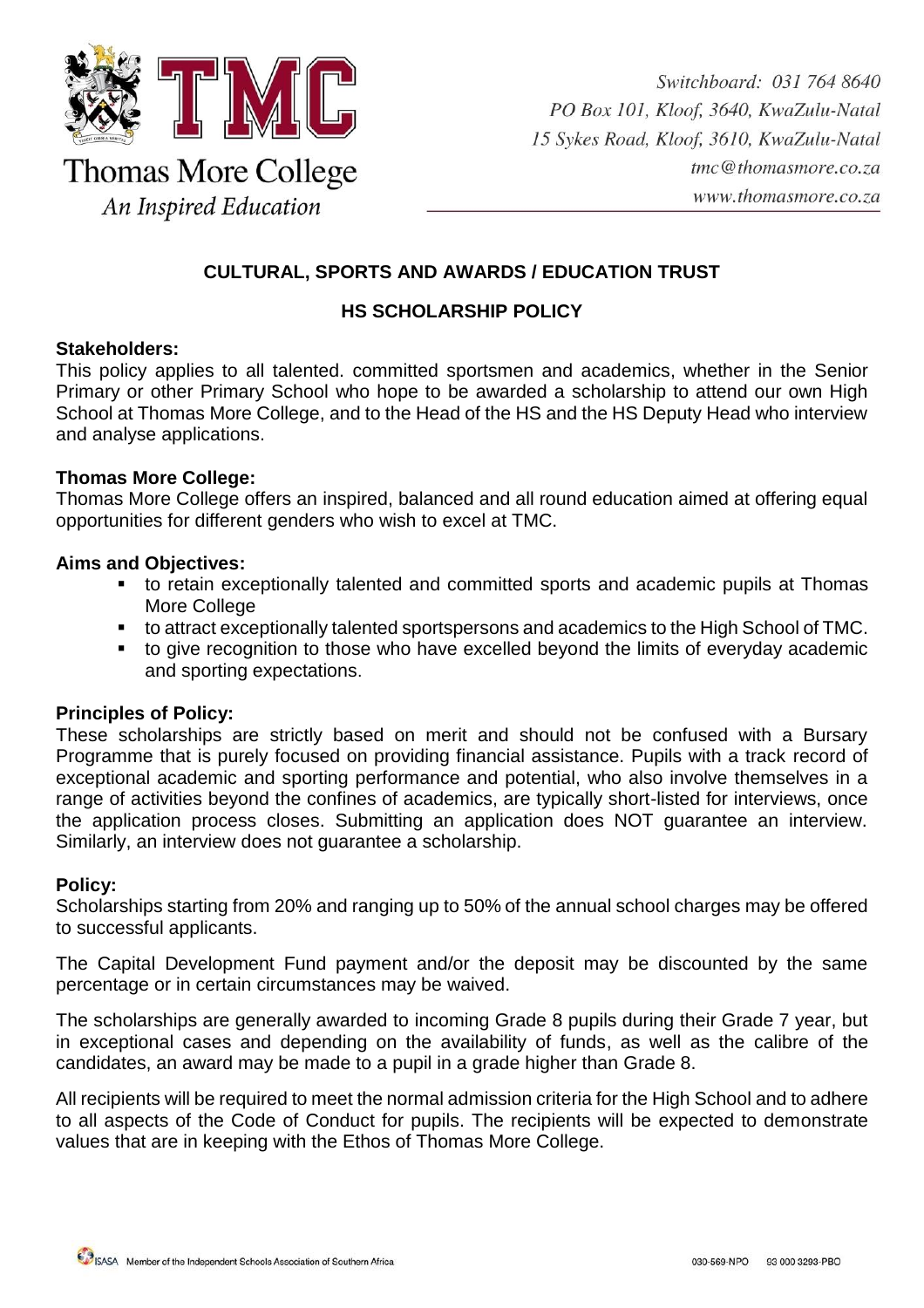Recipients will be identified according to the following criteria:

# **Academic Scholarship:**

 Candidates must have achieved a 90% aggregate during their Grade 6 year (evidence of extramural participation is mandatory);

# OR

# **Targeted All-round Excellence Scholarship:**

 Candidates must have a minimum of a 70% aggregate in Grade 6 and represented PADSSA/ KZN in one or more of the following targeted co-ed codes: swimming, waterpolo, soccer, hockey.

In determining the extent of the scholarship, consideration will be given to the following:

- The ability of the candidate to fulfill a specific need identified by the High School
- A scholarship, once awarded will normally be held for the full period of a pupil's career at Thomas More College. This will be provided that his/her/ their conduct and commitment remain, in the eyes of the High School Head, satisfactory. The High School Head reserves the right to withdraw a scholarship, with one term's notice, from any pupil who no longer demonstrates commitment, or who brings disgrace to TMC. Exceptional circumstances such as illness or injury will be taken into consideration.
- Scholarships may be withdrawn if the remainder of the school charges are not kept up to date.
- Should a scholarship recipient leave Thomas More College during the course of an academic year in order to take up a position at another school, the parents may be held responsible for the full, undiscounted School Charges for one term as notice.
- Except in exceptional circumstances, staff of Thomas More College who have their children schooling at TMC, do not qualify for Scholarship support, as they already enjoy financial relief under the staff benefits policy;
- The names of the recipients of the scholarships will remain confidential. Neither Thomas More College, nor the recipients, or parents of the recipients may disclose the names of the recipients to other parents or to members of the public.

## **Note:**

Scholarships will in all circumstances be limited to the budgeted funds allocated and approved by the Board of Trustees and will be sourced from funds outside of school charges.

## **Procedures:**

Offers to pupils from outside schools should be handled discreetly and with due regard to the sanctity of the other school. Poaching of pupils from other schools is not to occur.

Wherever possible scholarships should be awarded for placements that are in excess to the budgeted enrolment of the grade. Where scholarships are to be awarded and the grade does not have its budgeted number of pupils then the Treasurer is to authorise this.

Scholarships would be awarded under the name of the Education Trust.